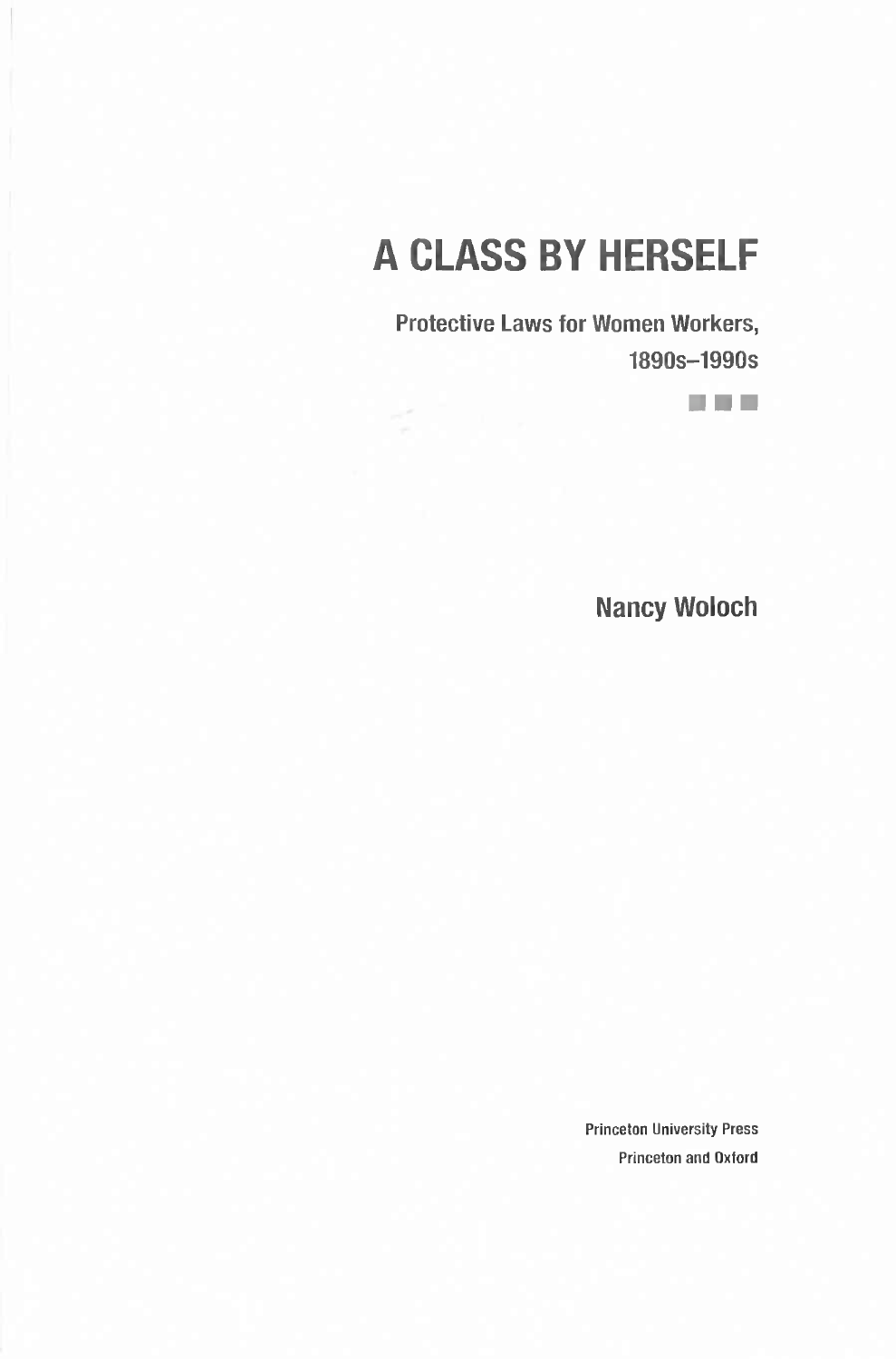## **Contents** ■ ■■

| <b>Introduction</b>                                        |    |
|------------------------------------------------------------|----|
|                                                            |    |
| <b>Roots of Protection: The National Consumers' League</b> |    |
| and Progressive Reform                                     | 5  |
| Progressives Mobilize                                      | 6  |
| Florence Kelley and the NCL                                | 11 |
| Rationales: The Perils of Pragmatism                       | 18 |
| Roadblocks: Business and Labor                             | 25 |
| Law: Constraint and Opportunity                            | 28 |

## **2**

| Gender, Protection, and the Courts, 1895-1907                    | 33. |
|------------------------------------------------------------------|-----|
| Freedom of Contract versus the Police Power                      | 35  |
| A Lowell Mill: Commonwealth v. Hamilton Manufacturing Co. (1876) | 38  |
| A Chicago Box Factory: <i>Ritchie v. People</i> (1895)           | 39. |
| A Utah Mine: Holden v. Hardy (1898)                              | 43  |
| Women's Hours Laws: Pennsylvania, Washington, Nebraska           | 45  |
| A Utica Bakery: Lochner v. New York (1905)                       | 48  |
| A New York Bookbindery: People v. Williams (1907)                | 5 I |

## **3**

| A Class by Herself: <i>Muller v. Oregon</i> (1908) | 54. |
|----------------------------------------------------|-----|
| Local Roots of the <i>Muller</i> Case              | 55  |
| Muller Goes to Court                               | -58 |
| The NCL Steps In                                   | 61  |
| The Brandeis Brief                                 | 64  |
| Curt Muller's Brief                                | 70  |
| The Muller v. Oregon Opinion                       | 73  |
| Assessing the Law of 1903                          | 79  |
|                                                    |     |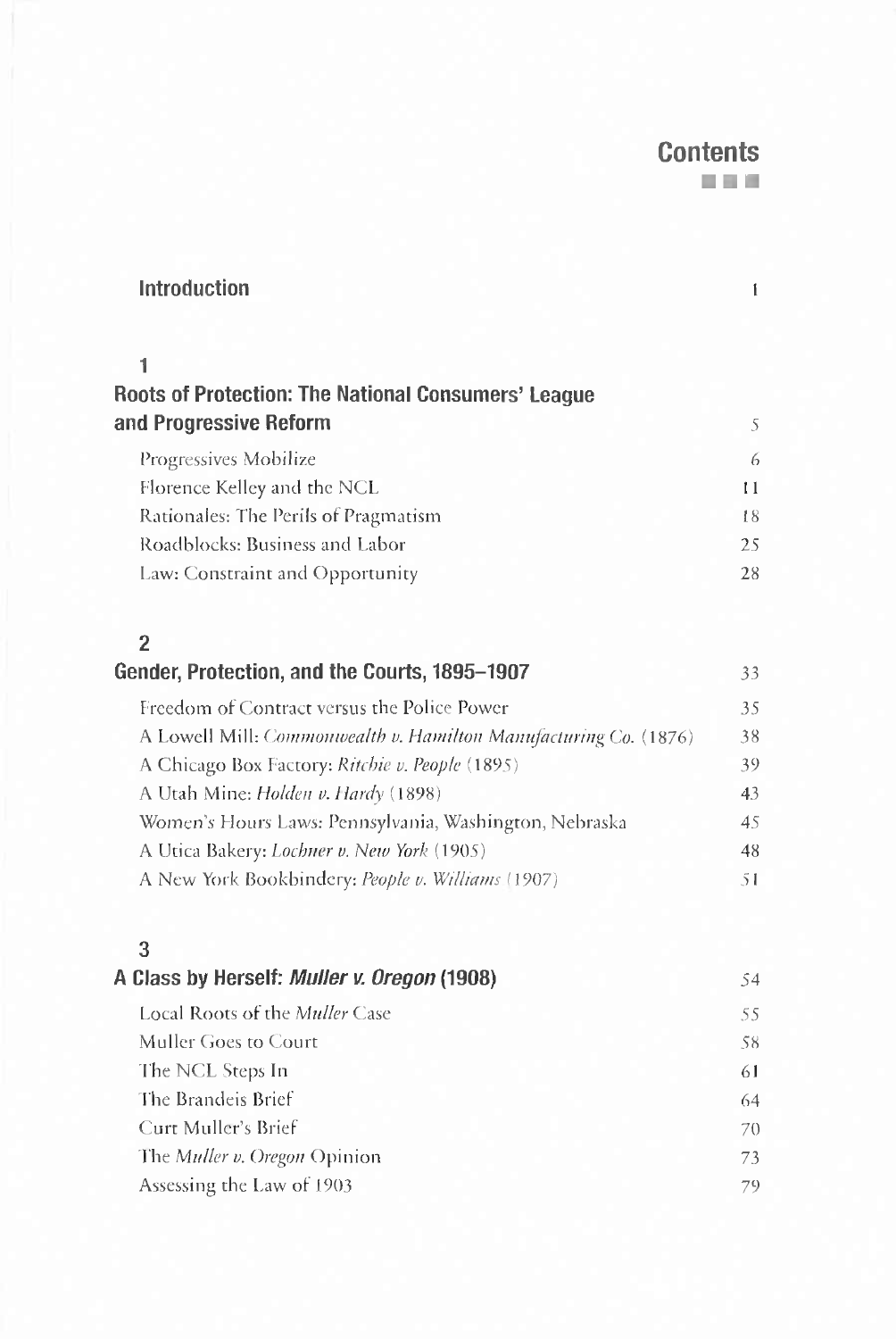#### Contents  $vi -$

### 4

| Protection in Ascent, 1908-23        | 85  |
|--------------------------------------|-----|
| Maximum Hours Cases                  | 87  |
| Night Work Laws                      | 93  |
| Protecting Men                       | 97  |
| The Minimum Wage                     | 103 |
| War and Peace                        | 109 |
| Adkins v. Children's Hospital (1923) | 112 |
|                                      |     |

## $\overline{5}$

 $121\,$ 

| <b>Different versus Equal: The 1920s</b>            | 121 |
|-----------------------------------------------------|-----|
| Alice Paul, the National Woman's Party, and the ERA | 122 |
| The NCL, Social Feminism, and the Minimum Wage      | 125 |
| Factions Collide: The Women's Movement              | 130 |
| Close Combat: The Conferences                       | 133 |
| The Women's Bureau Report of 1928                   | 137 |
| Did the Laws Work? Enforcement and Effectiveness    | 141 |
| Working Women's Voices                              | 145 |

## $\overline{\bf{6}}$

| Transformations: The New Deal through the 1950s | 152  |
|-------------------------------------------------|------|
| New Deal Women                                  | 1.53 |
| The Minimum Wage and the Revolution of 1937     | 158. |
| FLSA: Protection Triumphant                     | 162  |
| The 1940s: War and Postwar                      | 167  |
| Bartending: Goesaert v. Cleary (1948)           | 174  |
| Women in Unions                                 | 180  |
| The Women's Bureau and the NWP                  | 184  |

## $\overline{7}$

| Trading Places: The 1960s and 1970s                | 191. |
|----------------------------------------------------|------|
| The Early 1960s: PCSW and Equal Pay                | 193  |
| Title VII, the EEOC, and Protective Laws           | 197  |
| Protection Debated: Pressure and Politics, 1965–69 | 202. |